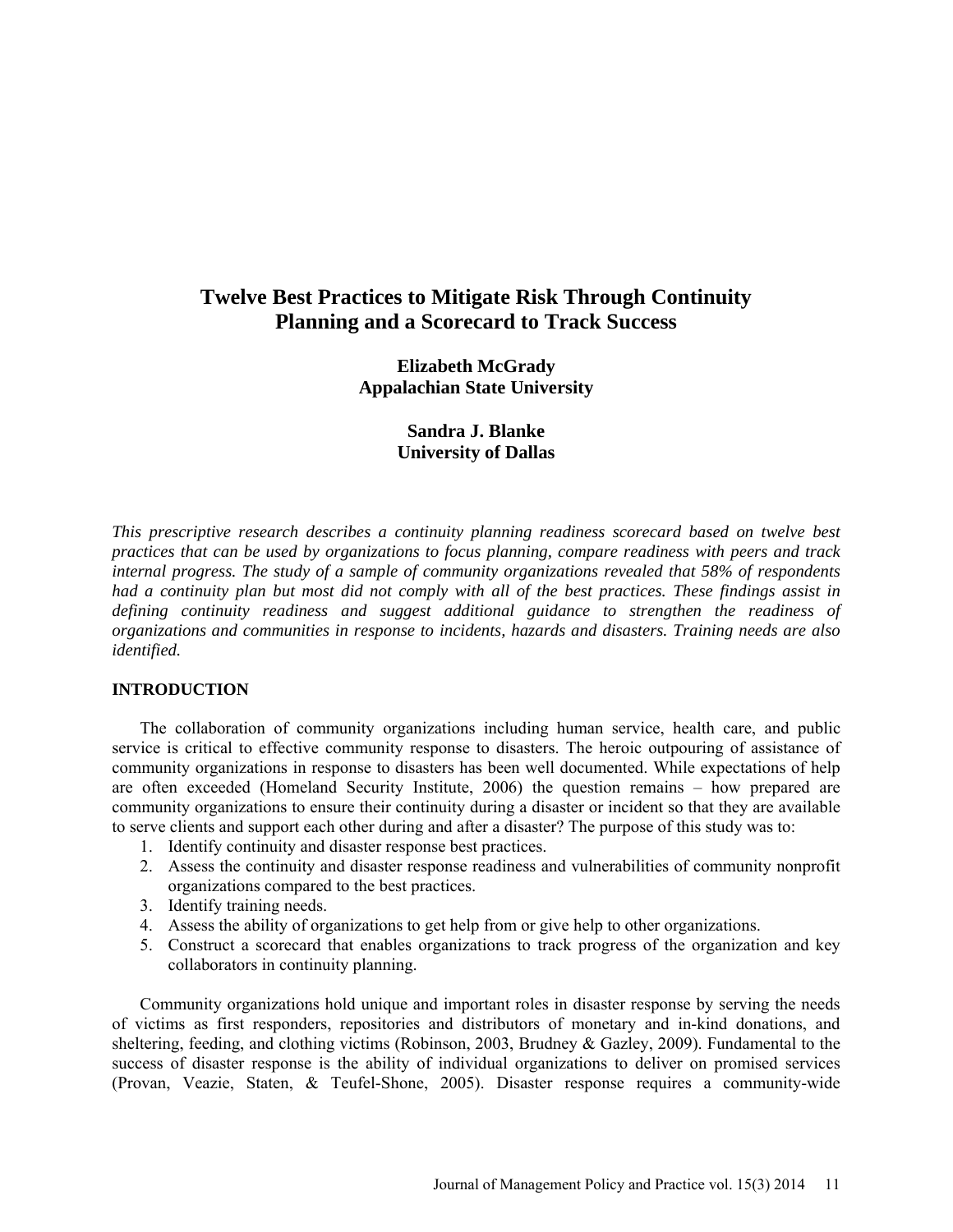collaborative effort and a chain can only be as strong as the weakest link. A first step is individual organization continuity planning.

#### **Readiness Status**

Completion of continuity plans improves organizational resiliency (Sommer, 2009). However, government reports such as the Department of Homeland Security Office of Inspector General (2006) and A Performance Review of FEMA's Disaster Management Activities in Response to Hurricane Katrina (2006) have indicated community organizations are not adequately prepared to respond to disasters.

In a study of the Katrina response by the Chicago Public Health Department the participating community organizations reported lack of planning as their number one deficiency (Broz, Levin, Mucha, Pelzel, Wong, Persky, & Hershow, 2009). While many organizations have at least a rudimentary continuity plan in place (see Table 1) only half had tested the plans (Strategic Direction, 2008). This compares with the study of Mayer, Moss, & Dale (2008) where only 39.3% of businesses reported completing "many" preparedness activities and 46.1% "some".

| Study                     | Organizations with<br>at least some continuity planning |  |
|---------------------------|---------------------------------------------------------|--|
| Clas, 2008                | 69%                                                     |  |
| Strategic Direction, 2008 | 50%                                                     |  |
| Mayer, Moss, & Dale, 2008 | 85%                                                     |  |

**TABLE 1 ORGANIZATIONS COMPLETING AT LEAST SOME PLANNING**

## **Best Practices**

Community organizations often have limited resources and typically devote those resources to patient, resident and client needs. Continuity planning must be simple and focused for this sector. This study identifies twelve best practices in continuity planning using a compilation of source material including the FEMA Emergency Management Guide (FEMA, 2001), National Institute of Standards and Technology (NIST) (Swanson, Wohl, Pope, Grance, Hash, & Thomas, 2002), the U.S. Department of Homeland Security National Preparedness Guidance (2005) in addition to numerous articles and studies (Wong, Monaco, & Sellaro 1994, Semer 1998, Harrald & Lee, 1999, Bandyopadhyay, 2001, Rike, 2003, Robinson, 2003, Meyer-Emerick & Momem, 2003, Harris, 2008, Blanke & McGrady, 2008). Based on our review the following were identified as best practices:

- 1. Identification of threats to the organization A threat is described as an impending danger or harm that can result in an undesired event. Threats are grouped into four categories including human, forces of nature, infrastructure and technology.
- 2. Assigning probability of the threat occurring This step focuses planning toward the most likely specific threat occurrences. Natural disasters represent approximately only one percent of all serious interruptions. Though their impact may be the greatest, their likelihood is lowest.
- 3. Identification of organizational vulnerabilities Vulnerabilities include loss of resources, assets, financing, funding, cash flow, ability to communicate, availability of human resources, facilities, supplies, files, data and information.
- 4. Evaluation of potential impact of vulnerabilities This practice describes the impact on the organization and operations if assets are compromised or lost.
- 5. Having a plan and annual review of the plan Not only should an organization have a plan but it should be reviewed at least annually.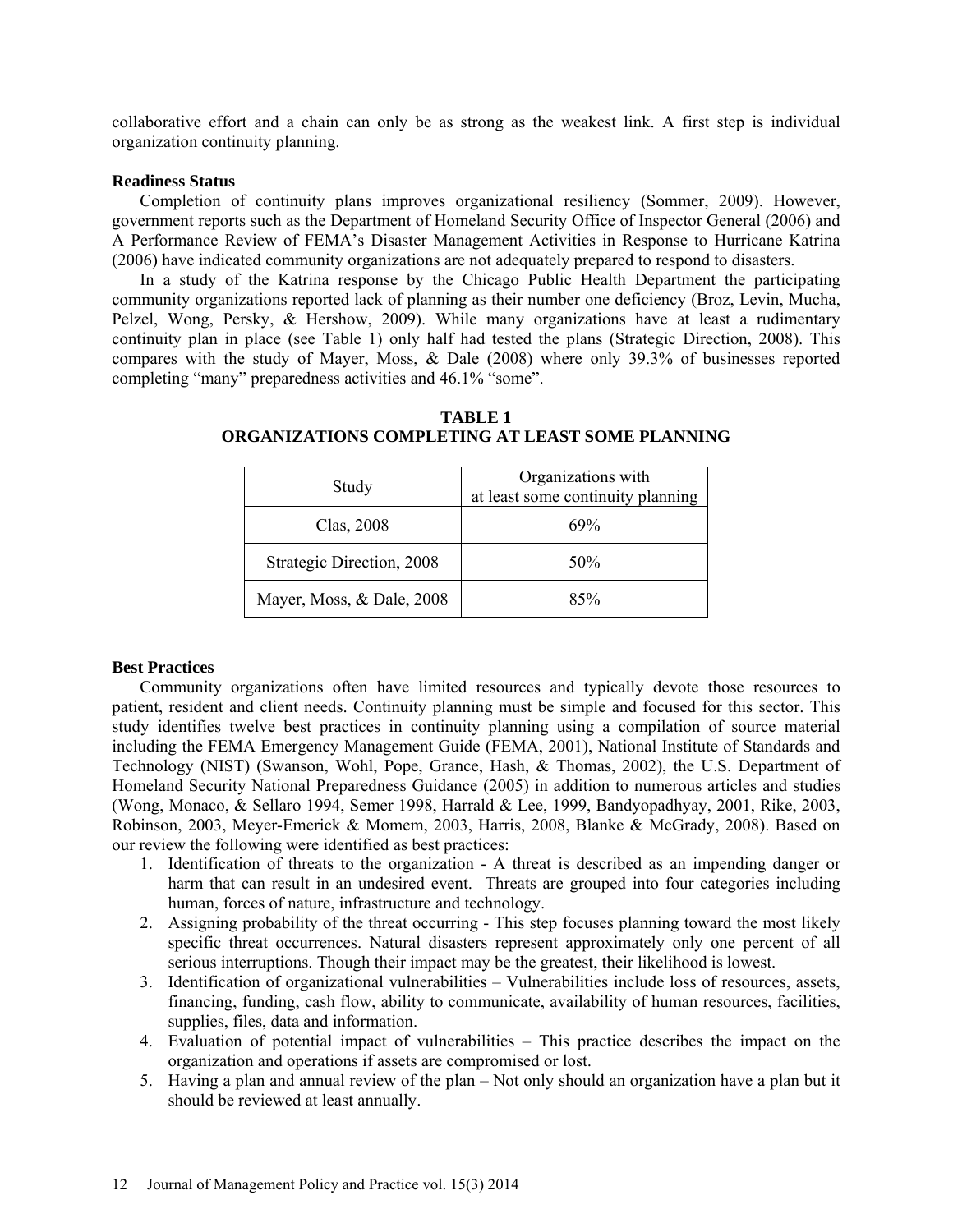- 6. Updating the plan annually Plan maintenance is as important as creating the plan, a grossly outdated plan is like having no plan. This includes key contact information.
- 7. Testing the plan annually Although the plan may be well constructed and documented on paper, it is important to test the plan with either a simulated or real-life situation. As a general rule, all continuity plans should be tested annually and more frequently if there are changes in the services, systems, employees, processes and procedures. Testing of the plan can be accomplished using a variety of methods including hypothetical exercises.
- 8. Listing key contacts in the plan The plan should include current and accurate information on assets, employee contacts, vendor contacts, up-to-date insurance plan information and coverage, patient or client information, continuity collaborators, volunteers, members of the governance board, and media contacts. It may include donors if the organization is dependent on contributions for funding.
- 9. Electronic copy storage Continuity plans may be destroyed by disasters such as fire or flooding. The plan information needs to be available at any time and at off-site locations.
- 10. Alternate location to operate The plan should describe how and where services can be delivered in the event of a loss of the facility.
- 11. Service repair contracts A list of the vendors under contract to restore key assets or services. Once again this should be available electronically.
- 12. Communicating the plan with other organizations Do the organization's partners and collaborators know of the organization's plans, is there an agreement in writing, how they will be contacted and in what circumstance, what is the relationship with Emergency Management (EM)?

### **METHODOLOGY**

To address the research questions we developed a survey based on the best practices identified. We then used the items to evaluate the readiness and level of continuity planning of Dallas, Texas area community and public sector organizations. Open-ended questions were developed to identify specific vulnerabilities and training needs. A panel of ten representatives from the community and public service sectors tested the assessment and reviewed the instrument instructions and questions for clarity, understandability and ease of use. The assessment was conducted using senior managers of the members of the Community Council of Greater Dallas (2007). CCGD is a cross-sector coalition of human service, legal aid, health care, educational and public service organizations.

We created the Readiness Index by converting the information found in the study to a scale that could serve as a scorecard. The twelve best practices items were used to construct a Readiness Index by tabulating affirmative responses of level of completing the practice. Each item accomplished was scored one point and the total possible Readiness Index score was fourteen.

Indexes can be used in a variety of ways. They can be constructed to quantify multiple pieces of information into a single number to provide a meaningful but simple indicator. Examples of indexes include the Social Vulnerability Index which uses wealth, age of structure, density of the built environment, occupant data and infrastructure dependence of inhabitants to predict social vulnerability as a result of disaster-related outcomes (Myers, Slack, & Singlemann, 2008). Adrianto and Matsuda (2004) constructed a Composite Vulnerability Index by weighting then adding economic exposure, economic remoteness, and the economic impact of disasters. Vulnerability increased with the weighted higher incidence of each. The Construction Industry Institute used best practices to construct a security-rating index (SRI) to measure levels of incorporation of security practices (Marshall, Chapman, & Leng, 2004). A simple index scale developed by Roberto, Bohmer, Richard, and Edmondson (2006) uses additive responses to a Likert scale to six questions as a diagnostic tool to quickly determine an organization's preparedness for ambiguous threats. This scale was used as a basis for our Readiness Index.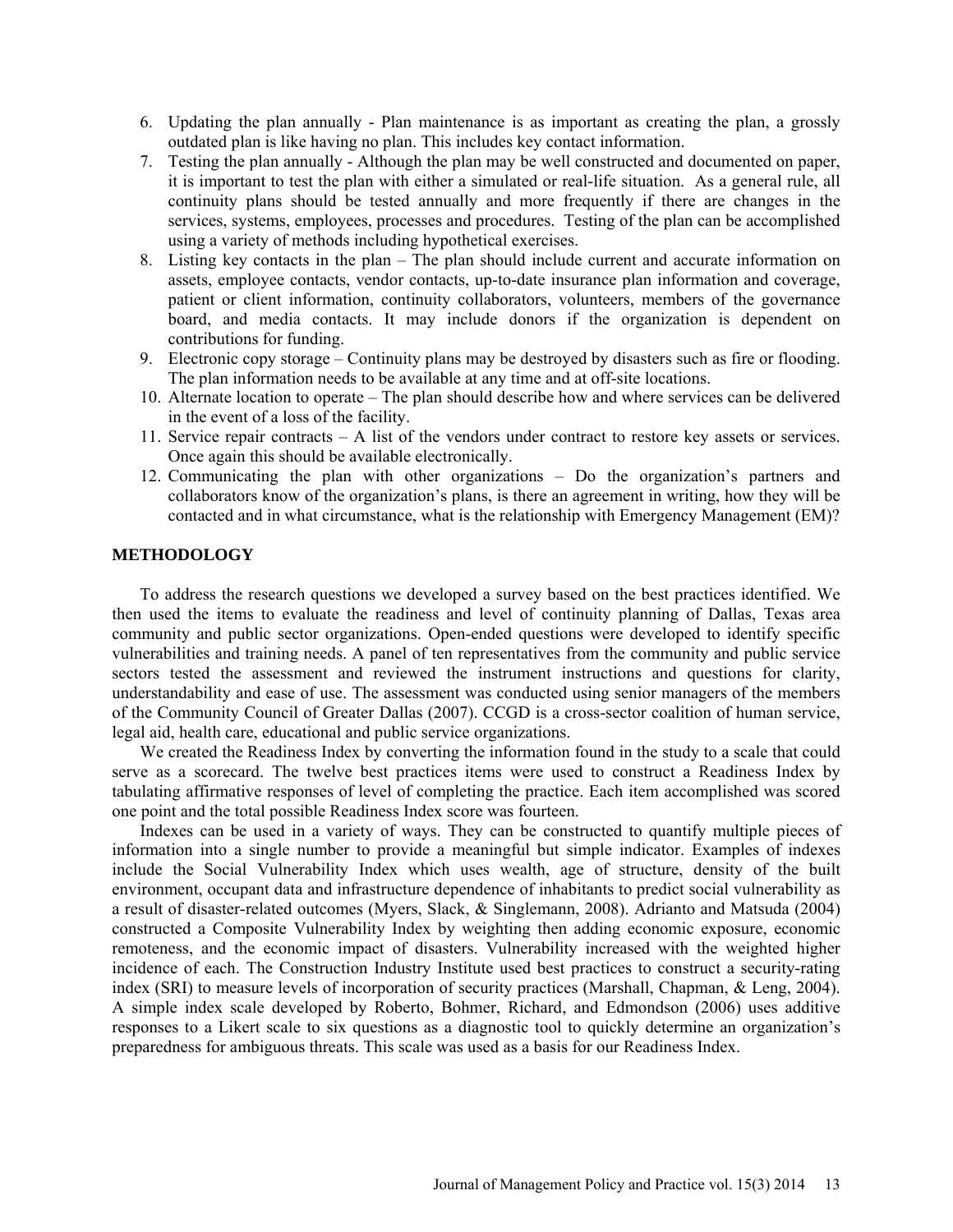#### **ANALYSIS**

#### **Readiness**

Fifty-eight per cent of respondents reported they had a disaster recovery plan in place, while 42% did not. Though respondents stated they had constructed a plan not all best practice items were completed. Only 16.7% had reviewed, updated, and tested the plan in the last year. A Readiness Index was compiled by averaging the number of best practices completed. Table 2 lists the items included in the Readiness Index and the percentage of organizations that reported completing each factor in the past year. The mean score for the Readiness Index was 4.79 (sd= 2.83) out of the possible score of 12.

| <b>Index Items</b>                          | $%$ Yes |
|---------------------------------------------|---------|
| Key contact list                            | 71.2    |
| Repair and service contract                 | 69.7    |
| Reviewed plan in past year                  | 51.5    |
| Identified vulnerabilities                  | 47.0    |
| Alternate location to operate               | 36.4    |
| Updated plan in past year                   | 36.4    |
| Communication plan with reciprocal agencies | 36.4    |
| Electronic copy of plan stored              | 31.8    |
| Identified threats                          | 28.8    |
| Identified vulnerabilities plus impact      | 28.8    |
| Identified threats with probabilities       | 24.2    |
| Tested plan in past year                    | 16.7    |

**TABLE 2 PERCENTAGE OF ORGANIZATIONS COMPLETING READINESS INDEX ITEMS**

#### **Vulnerabilities and Impact**

Respondents were asked if they had experienced a disaster using an open-ended question, and if so, what was their top-of-mind greatest vulnerability or area of concern. Fifty-two per cent had experienced a disaster of some type. The most frequently reported vulnerability items were funding, finances or cash flow (30.8%) and the inability to communicate (30.8%). Human resources availability (including volunteers) and facility and utilities were both reported by 11.5% of respondents. Security and safety issues were the greatest concern of 7.7% of respondents and availability of supplies and data or files were the top concerns of 3.8%.

Respondents were asked to select from a list which specific resources would cause significant immediate impact to the organization's ability to operate if unavailable or impaired. The resources with the greatest immediate impact if lost were staff (46%), electricity (46%), cell phones (40%), water (40%), telephones (38%), and information systems (34%). Respondents were asked the magnitude of loss impact of specific resources (ranging from very low to very high). Resources that at least two thirds of the respondents reported as having very high impact on the inability of the organization to function if unavailable or impaired were donors, clients, computers and computer networks, data, and electricity.

#### **Training and Preparation Needs**

Ninety-six per cent of respondents agreed they needed disaster preparation training. The greatest need reported was overall planning and training assistance. Specific items identified were training or planning for preparation to ensure continuity of communications during a disaster, development of plans, ability to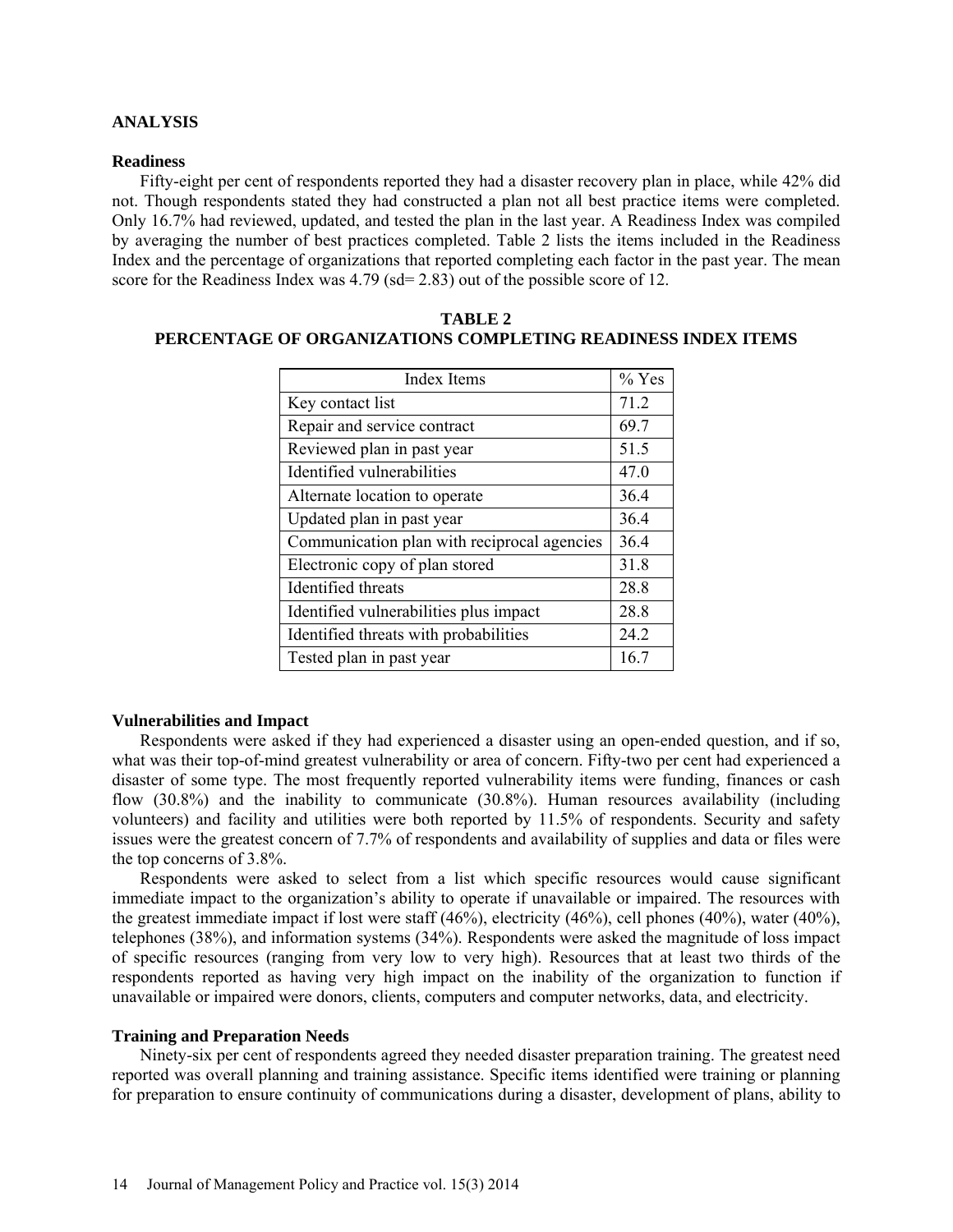coordinate and link with other organizations, finding resources, prioritizing actions internally, and evacuation and relocation. (See Table 3).

|                                                         | $\frac{0}{0}$ |
|---------------------------------------------------------|---------------|
| Overall planning training                               | 50.0          |
| Communication during disaster                           | 14.6          |
| Development of plans                                    | 10.4          |
| Ability to coordinate and link with other organizations | 10.4          |

**TABLE 3 LIST OF TRAINING AND PLANNING NEEDS**

#### **Reciprocity and Availability of Help**

In the event of a disaster 42% of respondents reported that there was another agency that could temporarily support their services. A slightly larger number (52%) reported they could temporarily help another organization within their current staffing levels. In addition, 42% reported that they could increase their staffing levels if needed in response to a disaster. Organizations with a higher overall Readiness Index reported they were more likely to be able to support others in times of disaster implying better compliance with the best practices could improve community collaboration and reciprocity. Two best practices predicted a greater likely hood of being able to help others in time of disaster - having repair and service contracts and having a key contact list. Almost half replied their organizations could not identify a resource to help with continuity and disaster recovery training and planning.

#### **The Compliance Scorecard**

A scorecard utilizing the readiness index items was developed to serve as an internal and external benchmark organizations can use to compare their continuity readiness with peer organizations and to track progress in planning improvement. The compliance scorecard (See Table 4) indicates not only the

| Item                  | 0                     | $+1$                 | $+2$                    | Score |
|-----------------------|-----------------------|----------------------|-------------------------|-------|
| <b>Threats</b>        | Not identified        | Identified           | Identified and          |       |
|                       |                       |                      | assigned probability    |       |
| Vulnerabilities       | Not identified        | Identified           | Identified and forecast |       |
|                       |                       |                      | impact                  |       |
| Written plan          | Do not have           | Have                 | Have and review         |       |
|                       |                       |                      | annually                |       |
| Plan testing          | Do not test           | Test annually        | Test and revise         |       |
|                       |                       |                      | annually                |       |
| Key contacts          | Do not have list      | Have identified and  | Have list stored        |       |
|                       |                       | listed               | remotely or             |       |
|                       |                       |                      | electronically          |       |
| Alternate location to | No alternate location | Identified alternate | Have alternate          |       |
| operate               |                       | location             | location with written   |       |
|                       |                       |                      | agreement               |       |
| Interoperability      | Have not              | Have communicated    | Have written            |       |
|                       | communicated with     | plan with other      | organization            |       |
|                       | other organizations   | organizations        | interoperability        |       |
|                       |                       |                      | <b>Total Score</b>      |       |

**TABLE 4 CONTINUITY PLANNING COMPLIANCE SCORECARDS**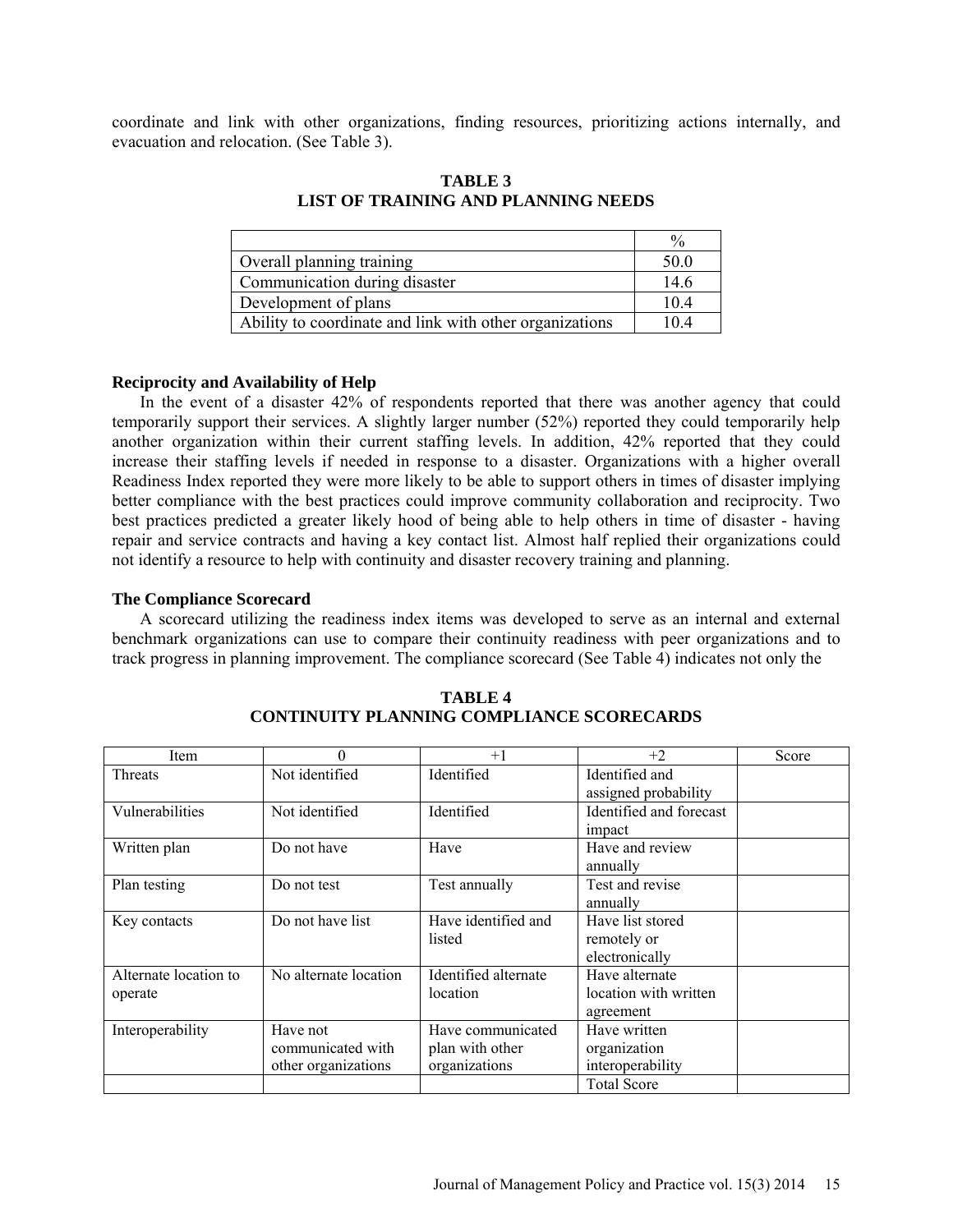completion of each of the seven practices but also a degree of compliance which includes all 12 best practices. Level of compliance can be indicated using dashboard indicators of red (non-compliant), yellow (partially compliant) and green (fully compliant) for easy visual tracking of progress.

#### **IMPLICATIONS**

Though the primary mission of community organizations will always be serving client needs, organizations must devote time and resources to ensuring their continuity. No survival – no mission fulfillment. This study found that almost half of community organizations do not have continuity plans though these are the very organizations communities rely upon in times of disaster. Even organizations that stated they had plans in place are not ready to the level of rigor recommended by experts. The study identified a clear list of best practices in continuity preparedness and a means for organizations to assess needs, gaps and progress. With ninety-six percent of the organizations participating in this study reporting they need some form of training and plan development assistance it remains a senior management and community priority, even in a time of diminished resources.

Continuity planning begins as a strategic imperative. Allocation of resources to planning, training, risk mitigation and ongoing maintenance of the continuity plan requires ongoing commitment. Organizations that must meet the requirements of external bodies or regulations such as state licensure, accreditation, certification, HIPPA, or the Graham Leach Bliley Act must maintain this strategic commitment to continuous quality improvement. A simple scorecard of best practices can be used by individual organizations to ensure their ability to serve the community during disaster by increasing their own readiness. Continued requirements by regulatory and accrediting bodies will assist community organizations in prioritizing both planning and training. The Federal Emergency Management Administration and other organizations have developed free web-based material to assist with planning and preparation but an important first step is the recognition that your organization does not comply with best practices. This simple scorecard can assist those responsible for governance of organizations in evaluating continuity vulnerabilities and preparedness.

#### **LIMITATIONS**

We applied this scorecard to public service and community organizations who were members of CCGD. Although this sample contained a variety of organizational types, caution should be used before generalizing these results to other community and business entities.

#### **REFERENCES**

- A performance review of FEMA's disaster management activities in response to Hurricane Katrina. Retrieved on November 8, 2006, from [\[http://www.dhs.gov/xoig/assets/mgmtrpts/OIG\\_06-](http://www.dhs.gov/xoig/assets/mgmtrpts/OIG_06-32_Mar06.pdf) [32\\_Mar06.pdf\]](http://www.dhs.gov/xoig/assets/mgmtrpts/OIG_06-32_Mar06.pdf)
- Adrianto, L. & Matsuda, Y. (2004). Study on assessing economic vulnerability of small island regions. *Environment, Development and Sustainability,* ABI/INFORM Global, 6(3), 317-336.
- Bandyopadhyay, K. (2001). The role of business impact analysis and testing in disaster recovery planning by health maintenance organizations. *Hospital Topics*, 79(1), 16-22.
- Blanke, S. & McGrady, E. (2008). A performance-based approach to continuity planning. In James Langabeer (Ed.) *Performance Improvement in Hospitals and Health Systems*. Health Information and Management Systems Society.
- Broz, D, Levin, E, Mucha, A, Pelzel, D, Wong, W, Persky, V, & Hershow, R. (2009). Lesson learned from Chicago's emergency response to mass evacuations caused by Hurricane Katrina. *American Journal of Public Health,* 99(8), 1496-1504.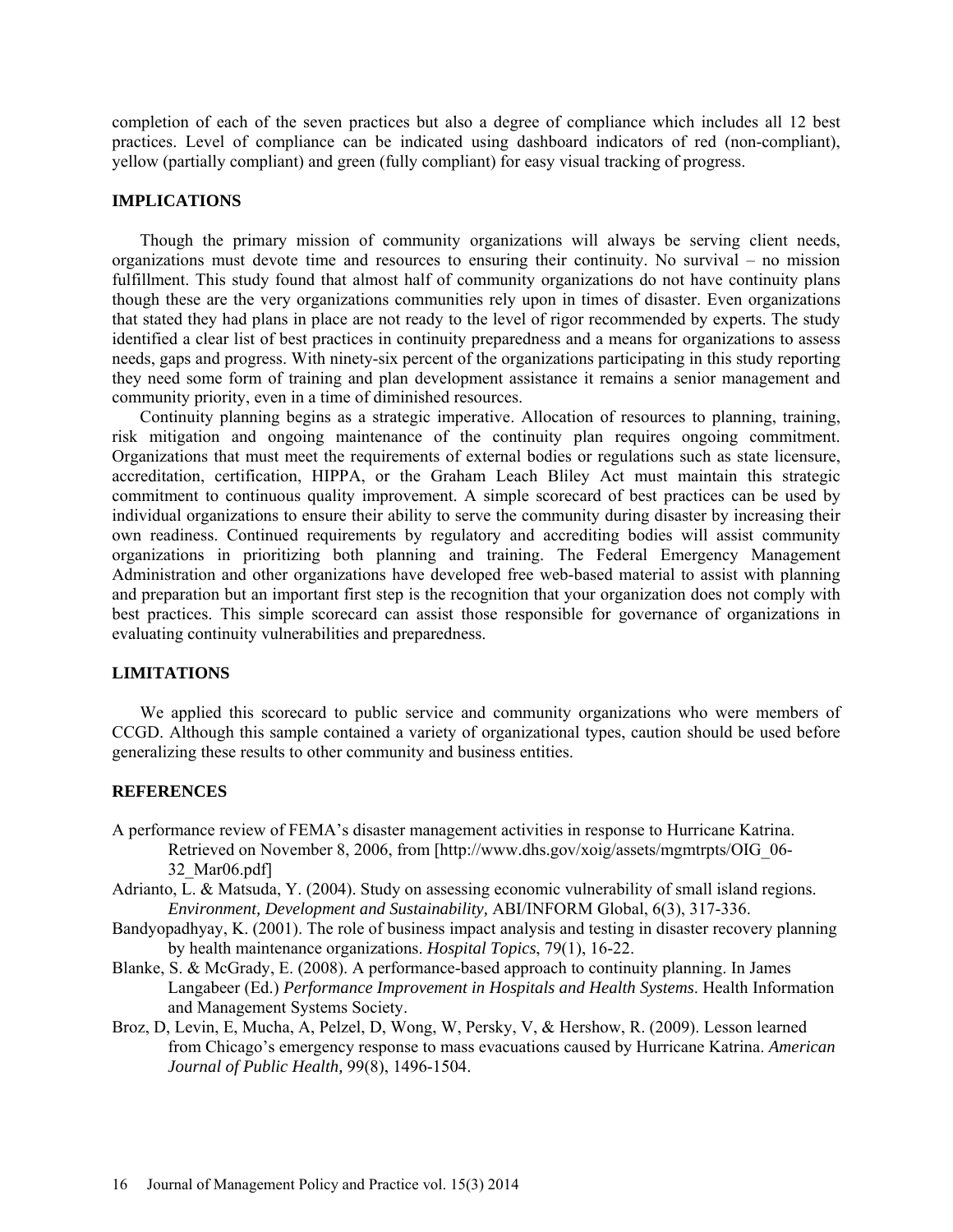- Brudney, J, & Gazley, B. (2009). Planning to be prepared: An empirical examination of the role of nonprofit organizations in county government emergency planning. *Public Performance & Management Review*, 32(3), 372-399.
- Community Council of Greater Dallas Web Site mission statement, Retrieved on February 8, 2007, from [\[http://www.ccgd.org/\]](http://www.ccgd.org/)
- Department of Homeland Security Office of Inspector General. (February 2006). The federal response to Hurricane Katrina lessons learned. Retrieved on February 10, 2007 from [http://www.whitehouse.gov/reprots/katrinalessons-learned/]
- Federal Emergency Management Agency (FEMA). *Emergency Management Guide for Business and Industry.* 2001 [http://fema.gov/library/bizindex]
- Harrald, J, & Lee, Y. (1999). Critical issue for business area impact analysis in business crisis management: analytical capability. *Disaster Prevention and Management*. Bradford, 8(3), 184.
- Harris, S. *CISSP Exam Guide*. New York: McGraw-Hill/Osborne. 2008.
- Homeland Security Institute (2006). *Heralding unheard voices: The role of faith-based organizations and nonpublic service organizations during disasters.* Arlington, VA: Department of Homeland Security Science and Technology Directorate.
- Marshall, H, Chapman, R, & Leng, C. (2004). Risk mitigation plan for optimizing protection of constructed facilities. *Cost Engineering.* Morgantown, 46(8), 26-33.
- Mayer, B, Moss, J, & Dale, K. (2008). Disaster and preparedness: Lessons from hurricane Rita. *Journal of Contingencies and Crisis Management.* 16(1), 14-23.
- Meyer-Emerick, N. & Momen, M. (2003). Continuity planning for nonprofits. *Nonprofit Management & Leadership,* 14(1), 67-77.
- Myers, C, Slack, T, & Singlemann, J. (2008). Social vulnerability and migration in the wake of disaster: the case of Hurricanes Katrina and Rita. *Population Environment*, 29, 271-201.
- Provan, K, Veazie, M, Staten, L, & Teufel-Shone, N. (2005). The use of network analysis to strengthen community partnerships. *Public Administration Review*, 65(5), 603-613.
- Rike, B. (2003). BIA best practices prepared or not… that is the vital question. *Information Management Journal*, Lenexa, 37(3), 25-27.
- Roberto, M., Bohmer, R, & Edmondson, A. (2006). Facing ambiguous threats. *Harvard Business Review,*  84(11), 106-113.
- Robinson, M. *Disaster recovery planning for nonprofits*. Lanham Maryland: Hamilton Books. 2003.
- Semer, L. (1998). Disaster recovery planning. *The Internal Auditor*. Altamonte Springs, 55(6), 40-46.
- Sommers, S. (2009). Measuring resilience potential: an adaptive strategy for organizational crisis planning. *Journal of Contingencies and Crisis Management,* 17(1), 12-23.
- Strategic Direction. (2008). Plan for disaster before it happens; Do organizations know how to manage a crisis? Bradford, 24(3), 6.
- Swanson, M., Wohl, A, Pope, L, Grance, T, Hash, J, & Thomas, R. (2002). Contingency planning guide for information technology systems. National Institute of Standards and Technology Special Publication 800-34. [\[http://csrc.nist.gov/publications/nistpubs/800-34/sp800-34.pdf\]](http://csrc.nist.gov/publications/nistpubs/800-34/sp800-34.pdf)
- Wong, B, Monaco, J, & Sellaro, C. (1994). Disaster recovery planning: suggestions to top management and information systems managers. *Journal of Systems Management*. Cleveland, 45(5), 28-32.
- U.S. Department of Homeland Security National Preparedness Guidance (2005) [http://www.ojp.usdoj.gov/odp/docs/NationalPreparednessGuidance.pdf]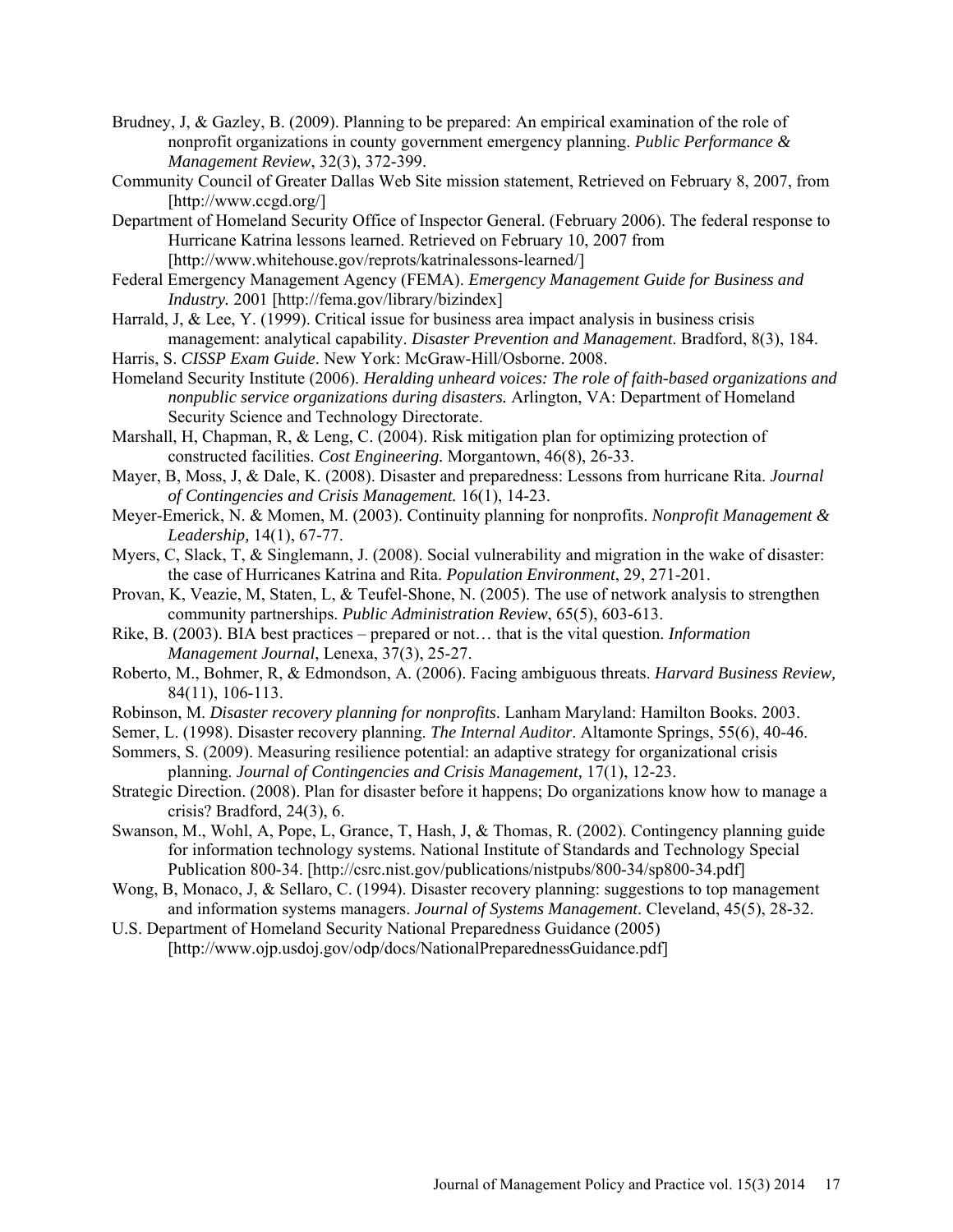## **TABLE 1 ORGANIZATIONS COMPLETING AT LEAST SOME CONTINUITY PLANNING**

| <b>Study</b>                         | <b>Organizations with at</b><br>least some continuity<br>planning |
|--------------------------------------|-------------------------------------------------------------------|
| Clas, 2008                           | 69%                                                               |
| Strategic Direction, 2008            | 50%                                                               |
| Mayer, Moss, & Dale, 2008 (business) | 85%                                                               |

## **TABLE 2 PERCENTAGE OF ORGANIZATIONS COMPLETING READINESS INDEX ITEMS IN PAST YEAR**

| <b>Index Items</b>                          | $%$ Yes |
|---------------------------------------------|---------|
| Key contact list                            | 71.2    |
| Repair and service contract                 | 69.7    |
| Reviewed plan in past year                  | 51.5    |
| Identified vulnerabilities                  | 47.0    |
| Alternate location to operate               | 36.4    |
| Updated plan in past year                   | 36.4    |
| Communication plan with reciprocal agencies | 36.4    |
| Electronic copy of plan stored              | 31.8    |
| Identified threats                          | 28.8    |
| Identified vulnerabilities plus impact      | 28.8    |
| Identified threats with probabilities       | 24.2    |
| Tested plan in past year<br>$\mathbf{v}$    | 16.7    |

N=66

# **TABLE 3 LIST OF TRAINING AND PLANNING NEEDS**

|                                                         | Per Cent |
|---------------------------------------------------------|----------|
| Overall planning training                               | 50.0     |
| Communication during disaster                           | 14.6     |
| Development of plans                                    | 10.4     |
| Ability to coordinate and link with other organizations | 10.4     |